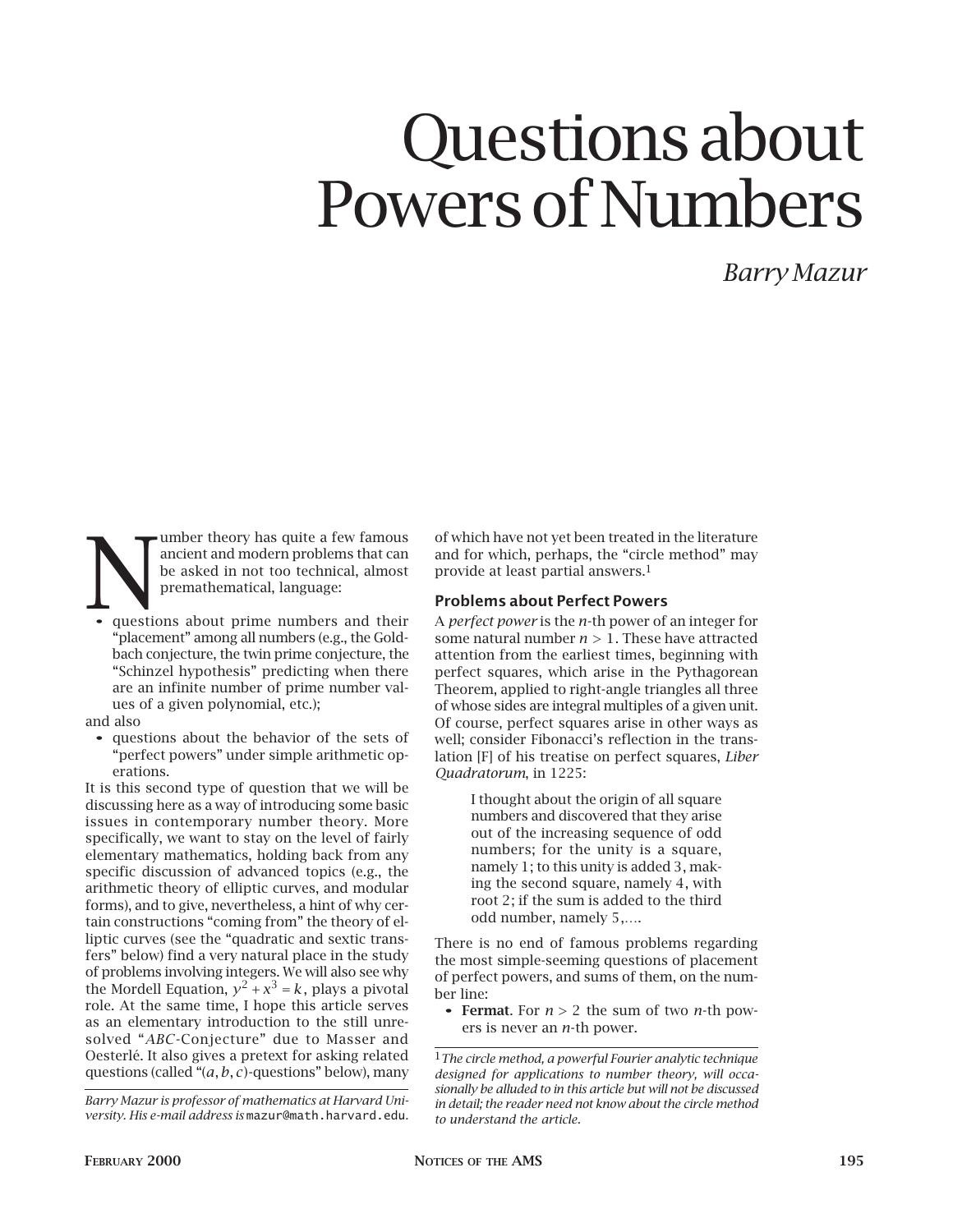- Catalan,  $1844$  (cf. [R], [B2]). The numbers 8 and 9 are the only consecutive perfect powers.
- Waring Problems. This is a host of problems having to do with the number of ways an integer can be written as a sum of *k* "perfect" *n*-th powers. One does not have to go far to come to an unsolved problem among these Waring problems. For example, it is guessed that any integer not congruent to 4 or 5 modulo 9 can be expressed as a sum of three cubes, but to tackle such a question seems to be out of range of any of the available techniques.

Also, there is the problem (at first glance, it is somewhat curious to single this problem out!) of finding for any fixed integer *k* all integral solutions  $(x, y)$  to the **Mordell Equation** 

$$
Y^2 - X^3 = k,
$$

where *x* and *y* are relatively prime integers. What do we know about these problems?

As for Fermat's Last Theorem, we now have a proof of it, thanks to the celebrated efforts of Wiles (1995).

In the direction of the Catalan Problem, we know, thanks to a 1976 paper by Tijdeman [T], who used Baker's theory of lower bounds for nonvanishing linear forms in logarithms [B1], that there is only a *finite* set of pairs of consecutive perfect powers. By work of Langevin, an upper bound for a perfect power whose successor is also a perfect power can be computed from Tijdeman's proof to be

As for the Mordell Equation, a general theorem of Siegel (1929) guarantees that for a given nonzero integer *k* the equation has only a finite number of integral solutions (as does any affine curve of genus *>* 0 over the ring of integers). Moreover, much explicit work has been done toward finding concretely the solutions for given values of *k <* 100*,* 000 (cf. [G-P-Z]).

 $e^{e^{e^c}}$ *.*

But, for the moment, let me say that this Mordell Equation, special as it may seem, is a central player in the Diophantine drama and in a certain sense "stands for" the arithmetic theory of elliptic curves. One of the objects of this article is to give hints about why the Mordell Equation plays this central role. The proposition in the last section of the article gives one relationship of the kind we have in mind.

If one views each of the problems above as "Diophantine", i.e., as the problem of finding integral solutions to specific algebraic equations, one is struck by how specific indeed these equations are. To emphasize the point, I will label all of these problems about perfect powers as sharp Diophantine problems. To nudge ourselves towards a more flexible type of problem that still carries much of the flavor of the ones we have reviewed,

why not generalize somewhat the notion of "perfect power" and deal instead with integers possessing comparatively large perfect power divisors? We will make this notion precise below and then formulate what I want to call rounded Diophantine problems. I have two reasons for doing this.

My main reason for considering this kind of generalization is that it is a leisurely way of getting some intuition for, and appreciation of, the recent *ABC*-conjecture due to Masser and Oesterlé. The current view of this conjecture is that it lies at the core of arithmetic. Nevertheless, it has the simplicity of any one of the grand "direct" unlearned questions about numbers.

A second reason for the generalization of "perfect power" comes from thinking about the circle method, which is the key technique that is brought to bear on Waring-type problems: this method has the disturbing feature (disturbing, at least, to people like me who are not expert in it) of *not really caring about the particular nature of the equation it is solving*. It would seem that all one has to "tell" the circle method in order to get it going is the degree of an equation, the number of variables involved, and the codimension of its singularity locus. Perhaps, then, the circle method, applied to problems about perfect powers, is also effective in estimating the number of solutions to some problems having to do with integers possessing comparatively large perfect power divisors. We will formulate below such problems, which have the further advantage that they can be stated in relatively nontechnical language.2

# Powered Numbers

Motivated by the use of the term *radical* in ring theory, one defines the radical of a nonzero integer *N*, denoted rad(*N*), as the product of all the prime divisors of *N*; so rad(−1) = 1, rad(24) = 6, etc.

**Definition.** For *N* an integer other than 0 and  $\pm 1$ , the **power function** of *N*, denoted  $P(N)$ , is the real-valued function

$$
P(N) = \frac{\log |N|}{\log \text{rad}(N)}.
$$

It is reasonable to simply convene  $P(\pm 1) := \infty$ so that the power function is defined for all nonzero integers. We have that  $P(N) \geq 1$  and, for  $N > 1$ ,  $P(N) = 1$  if and only if *N* is "squarefree", i.e., if and only if *N* is not divisible by any perfect square  $> 1$ . If *N* is a perfect *n*-th power, we have that  $P(N) \geq n$ .

<sup>2</sup>*Nevertheless, they are reminiscent of the constellation of more precise (but quite technical) conjectures predicting the asymptotics of rational points of bounded height in varieties with ample anticanonical bundle—work initiated by Manin and continued by Batyrev, Franke, Peyre, Strauch, and Tschinkel.*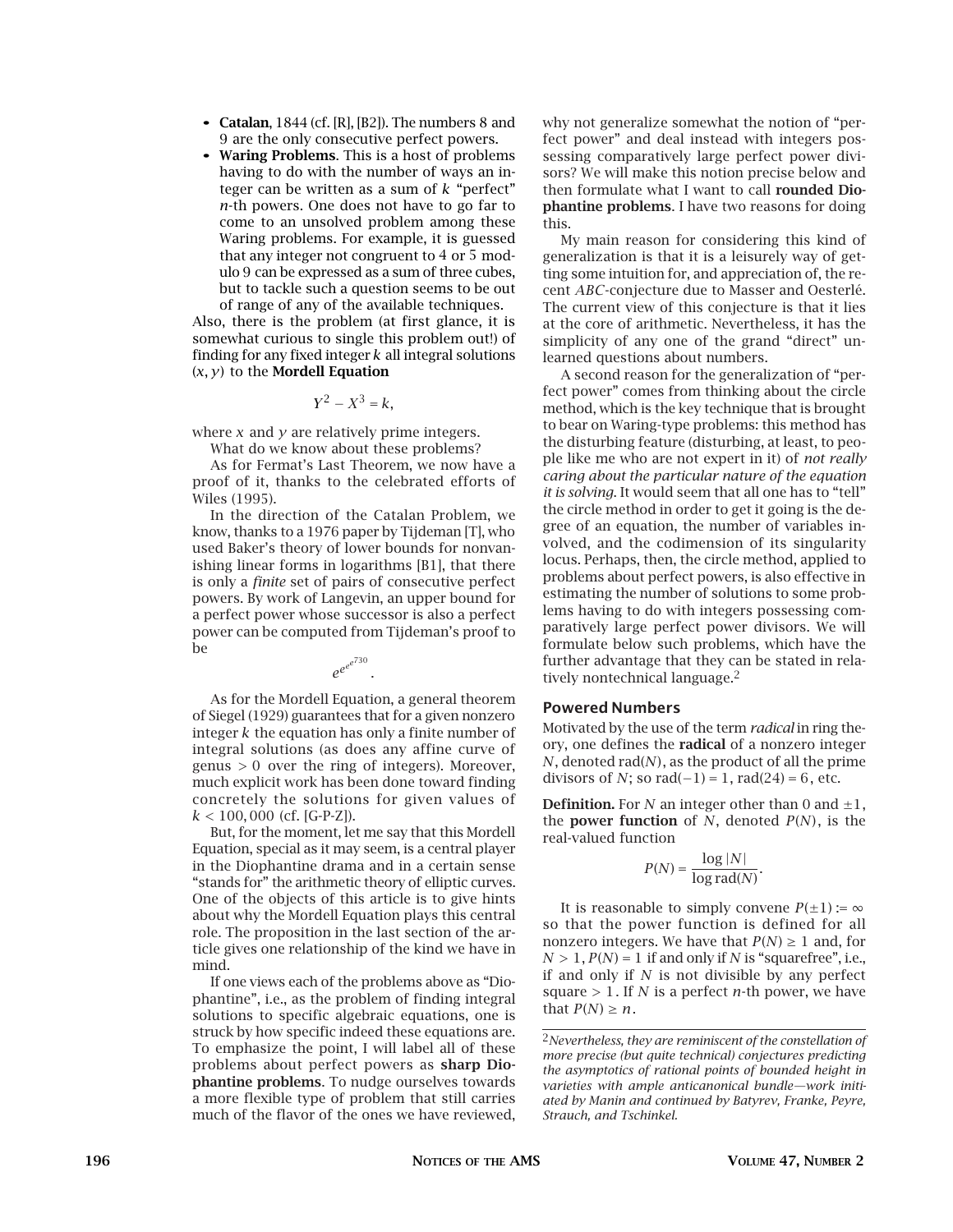For *a >* 1 a real number, by an *a*-powered num**ber** let us mean a nonzero integer *N* with  $P(N) \ge a$ . We will want to study the properties of the set of *a*-powered numbers—the "placement" of these sets among all integers, the behavior of these sets under simple arithmetic operations.

As a way of introduction, let us first answer the question of "how many" integers *N* there are with  $P(N) = 1$ . More exactly, for a positive real number *X* let *Sq.f r ee*(*X*) denote the number of squarefree integers *N* in the interval  $1 < N < X$ . How fast does  $Sq$ *free*(*X*) tend to  $\infty$  with *X*?

The answer, which involves a small piece of "sieve theory" (legacy of Eratosthenes), has been known for quite a while, and I will review the basic idea behind it. The first step in setting up our sieve is to arrange "in a line" all the integers *N* in the range  $1 < N < X$ . There are roughly *X* of them. Next, so as not to get confused by too many numbers appearing in our calculation, let us rename the prime numbers as  $p_1, p_2, \ldots$  in increasing order, so that, in fact,  $p_1$  is the prime number 2;  $p_2$  is, in fact, the prime number 3, etc. We will be sifting our set of natural numbers

$$
1, 2, \ldots, N, \ldots < X
$$

using a series of sieves with ever finer meshes; we will see what these are in a moment. The set of integers that remain after this process will be precisely the squarefree integers. The *first sieve* allows only those integers that are *not* divisible by the square of the first prime number, i.e., by  $p_{1}^{2}$ , to remain in our set. That is, we cross off all integers *N* in our set that are divisible by  $p_1^2$  (= 4). This is a good thing to do, for surely none of these *N*'s are squarefree. After having crossed these off, we are left with roughly  $X - X/p_1^2 = \left(1 - \frac{1}{p_1^2}\right)$  $\int$   $\cdot X$ remaining integers in our set. Taking this oncesifted set of roughly  $\left(1 - \frac{1}{p_1^2}\right)$  $\big) \cdot X$  integers, we now want to subject it to our *second sieve*, where we cross off those integers *N* that are divisible by the square of the second prime number, i.e., divisible by  $p_2^2(=9)$ , for, again, surely none of these *N*'s are squarefree. Let us estimate how many integers now remain. One finds that at this stage, after numbers divisible by  $p_1^2$  and  $p_2^2$  are crossed off the set of all integers from 1 to *X*, roughly  $\left(1 - \frac{1}{p_1^2} - \frac{1}{p_2^2} + \frac{1}{(p_1 p_2)^2}\right) \cdot X$  integers remain. The  $\hat{y}$   $\cdot$  *X* integers remain. The point here is that if we had not included the third term,  $+\frac{1}{(p_1p_2)^2}$ , we would have (erroneously) counted *twice* "as removed" all the integers *N* that are divisible by  $(p_1p_2)^2$ —the first time because *N* is divisible by  $p_1^2$  and a second time because  $N$ is divisible by  $p_2^2$ . Here we have quietly used the fact that if an integer is divisible by  $p_1^2$  and by  $p_2^2$ , then it is also divisible by  $(p_1p_2)^2$ .

Since

$$
\left(1 - \frac{1}{p_1^2} - \frac{1}{p_2^2} + \frac{1}{(p_1 p_2)^2}\right) \cdot X
$$

$$
= \left(1 - \frac{1}{p_1^2}\right) \left(1 - \frac{1}{p_2^2}\right) \cdot X,
$$

we can see the pattern that is emerging. Sifting over all primes  $p$  that could possibly contribute to a square factor in an integer of size  $\langle X, i.e., over$ all prime numbers *p* such that  $p^2 \le X$ , we get

$$
Sq\text{-}free(X) = \prod_{p=2,3,\dots} \left(1 - \frac{1}{p^2}\right) \cdot X + \text{Error term},
$$

where the product is over all the prime numbers *p* with  $p^2 \leq X$ . Of course, this is meaningless unless we can control the error term. To give the answer in a clean form, we observe that the product  $\prod_{p=2,3,...} \left(1 - \frac{1}{p^2}\right) \cdot X$  does not change much in comparison with *X* if we simply extend the product over all prime numbers *p* rather than stopping when  $p^2 \leq X$ . A standard calculation gives that the "Error term" is bounded in absolute value by a constant times  $\sqrt{X}$ , as *X* tends to  $\infty$ . This gives us

$$
Sq\text{-}free(X) = \prod_{p \text{ prime}} \left(1 - \frac{1}{p^2}\right) \cdot X + \text{O}(\sqrt{X}).
$$

Now it is time to recall two wonderful equalities of Euler:

$$
\frac{\pi^2}{6} = \sum_{n=1}^{\infty} \frac{1}{n^2} = \prod_{p \text{ prime}} \frac{1}{\left(1 - \frac{1}{p^2}\right)}.
$$

These give us, as a final answer,

$$
Sq.free(X) = \frac{6}{\pi^2} \cdot X + O(\sqrt{X})
$$
  
= 0.6079 \cdot X + O(\sqrt{X}).

Speaking loosely, the chances are six in ten that a given integer is squarefree.

Question. If one works with the ring of polynomials in one variable *t* over a field rather than with the ring of integers, it is a very rapid calculation to determine, for a given polynomial *f* (*t*), whether or not *f* is squarefree, the necessary and sufficient condition being that the greatest common divisor of *f* and its derivative be 1. Is there an algorithm to determine whether a rational integer is squarefree that is asymptotically any quicker than just factoring the integer?

For real numbers  $a \geq 1$  and *X* let  $S(a; X)$  denote the number of integers  $1 \leq N \leq X$  such that  $P(N) \ge a$ , i.e., the number of *a*-powered numbers less than *X*. As Andrew Granville explained to me, an easy argument gives that for fixed  $a \geq 1$  and for any  $\epsilon$  > 0 we have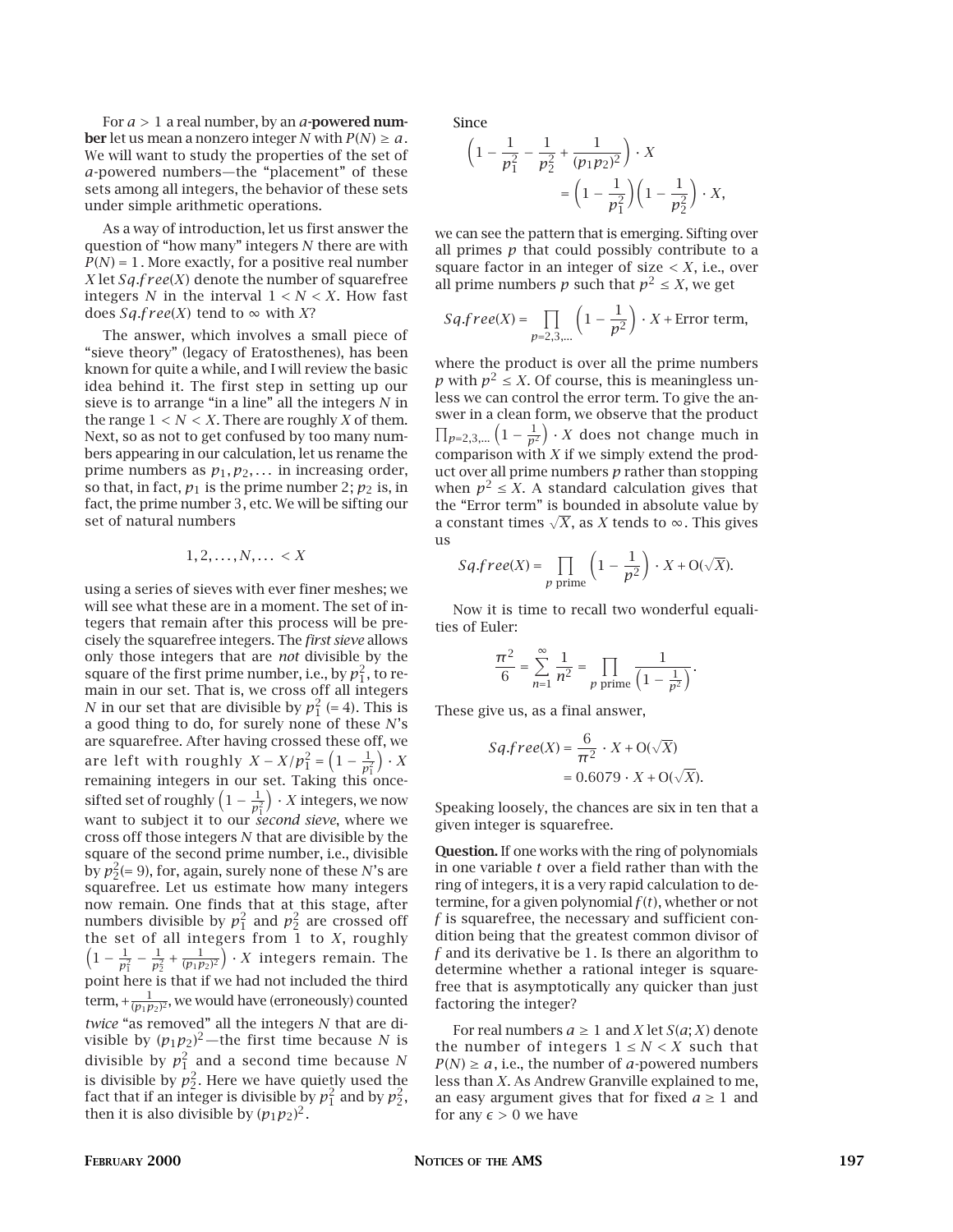$$
X^{1/a-\epsilon} < S(a;X) < X^{1/a+\epsilon}
$$

as  $X$  tends to  $\infty$ . We will abbreviate this type of estimate as  $S(a; X) \approx X^{1/a}$ , emphasizing that  $S(a; X)$ grows very roughly like  $X^{1/a}$ . This is a good thing for us insofar as  $\chi^{1/a}$  is also the rate of growth of "perfect *a*-th powers"; i.e., by generalizing from "perfect *a*-th powers" to "*a*-powered numbers" we have not, at least, changed the rough asymptotics.

#### Linear Relations among Powered Numbers

We are now ready to raise a rounded Diophantine question that has at least a remote connection to each of the problems in our illustrative list. Fix real numbers  $a, b, c \geq 1$ , and another real number *X*. Consider the set *S*(*a, b, c*; *X*) of triples (*A, B, C*) of relatively prime nonzero integers whose sum is zero, such that  $|A|$ ,  $|B|$ ,  $|C|$  < *X* and such that

$$
P(A) \ge a, \quad P(B) \ge b, \quad P(C) \ge c;
$$

i.e., *A* is *a*-powered, *B* is *b*-powered, and *C* is *c*-powered.

 $(a, b, c)$ -Question. How fast can we expect the cardinality of the set *S*(*a, b, c*; *X*) to grow, if at all, for fixed  $a, b, c \ge 1$  and *X* tending to  $\infty$ ?

Here is the typical "secret calculation" that is popular to make to come up with an "expected rate of growth" in this circumstance. But it is unlikely that one could come up with a *proof* that these asymptotics are correct just by pursuing the argument that we will give!

Ignoring for the moment the requirement that *A, B, C* be relatively prime and that they sum to 0 and remembering that the *A*'s are chosen from a set of roughly  $X^{1/a}$  elements, the *B*'s from a set of roughly  $\overline{X}^{1/b}$  elements, and similarly for the *C*'s, we have roughly  $X^{1/a+1/b+1/c}$  triples  $(A, B, C)$  with the requisite lower bounds on their power functions. The requirement that *A, B, C* be relatively prime should not change the asymptotics, but the requirement that they sum to 0 should. The expression  $|A + B + C|$  is bounded by a constant (3, in fact) times *X*, and so the "chances" that the sum be zero (provided that no other mitigating large effect has been ignored—an important proviso) is inversely proportional to *X*; call it  $X^{-1}$ . Feeding all this information into our calculation, we might then be led to "expect"3 that the cardinality of *S*(*a*, *b*, *c*; *X*) is comparable to  $X^{1/a+1/b+1/c-1}$ .

How do we interpret this "expectation"? Let us refer to  $d := 1/a + 1/b + 1/c - 1$  as the **basic ex**ponent of our problem. Clearly our expectations are quite different depending upon the two cases:

 $d < 0$  and  $d \ge 0$ .

Aside. This dichotomy is the straight analogue for these rounded Diophantine questions of the distinction in the theory of Riemann surfaces of the genus of the surface being  $\geq 2$  or  $\leq 1$ : in Riemannian or Kahlerian geometry it is the analogue of the distinction between *hyperbolic and nonhyperbolic* or between spaces that are negatively curved and those that are not; in algebraic geometry it is the distinction between having the canonical line bundle *ample* or not.

Let us consider each of the cases separately.

#### When the Basic Exponent *d* Is Nonnegative

Question ( $d \ge 0$ ). If the basic exponent *d* is positive, i.e., if

$$
1/a+1/b+1/c>1,
$$

does the cardinality of  $S(a, b, c; X)$  tend to  $\infty$  as X grows; and, more specifically, if  $d \geq 0$ , does it admit the asymptotics

card 
$$
S(a, b, c; X) \approx X^d
$$
 ?

The answer to the question is not known in full generality. To answer this question affirmatively would break naturally into two tasks: showing that  $X^{d+\epsilon}$  is an upper bound (for sufficiently large *X*) and showing that  $X^{d-\epsilon}$  is a lower bound. The problem of showing  $X^{d-\epsilon}$  to be a lower bound is in the spirit of recent work proving that certain polynomial equations have many solutions. We will give examples of such theorems later. But here is some vocabulary to talk about the lower-bound aspect of this conjecture. Let *S*(*a, b, c*) be the set of all solutions, i.e., the union of all *S*(*a, b, c*; *X*). Suppose we are given a subset  $A(a, b, c) \subset S(a, b, c)$  of solutions, with  $d = 1/a + 1/b + 1/c - 1$  positive. Let us say that  $A(a, b, c)$  is an ample set of solutions if it has at least the expected asymptotics, that is, if

$$
\left| \left\{ (A, B, C) \in \mathcal{A}(a, b, c) \middle| \begin{aligned} |A| &\leq X, \\ |B| &\leq X, \\ |C| &\leq X \end{aligned} \right\} \right| > X^{d-\epsilon},
$$

for any positive  $\epsilon$  and for sufficiently large *X*.

Now there are two facts worth mentioning before we get any further into the discussion. The first is the curious fact that for some of the cases where  $a, b, c$  are all integers with  $d > 0$  (we will enumerate all these cases below) there exists a *single* Diophantine equation involving perfect powers whose solutions already provide ample sets of solutions to the rounded (*a, b, c*)-question. The second is that there is a curious malleability in (*a, b, c*)-questions that enables one to convert ample sets of solutions for certain (*a, b, c*)-questions to ample sets for  $(a', b', c')$ -questions. We will examine these issues below.

<sup>3</sup>*The heuristic calculation we have outlined to get "expected asymptotics" can be altered to fit a number of other related problems, but of course it never provides any logical justification for the answers it yields!*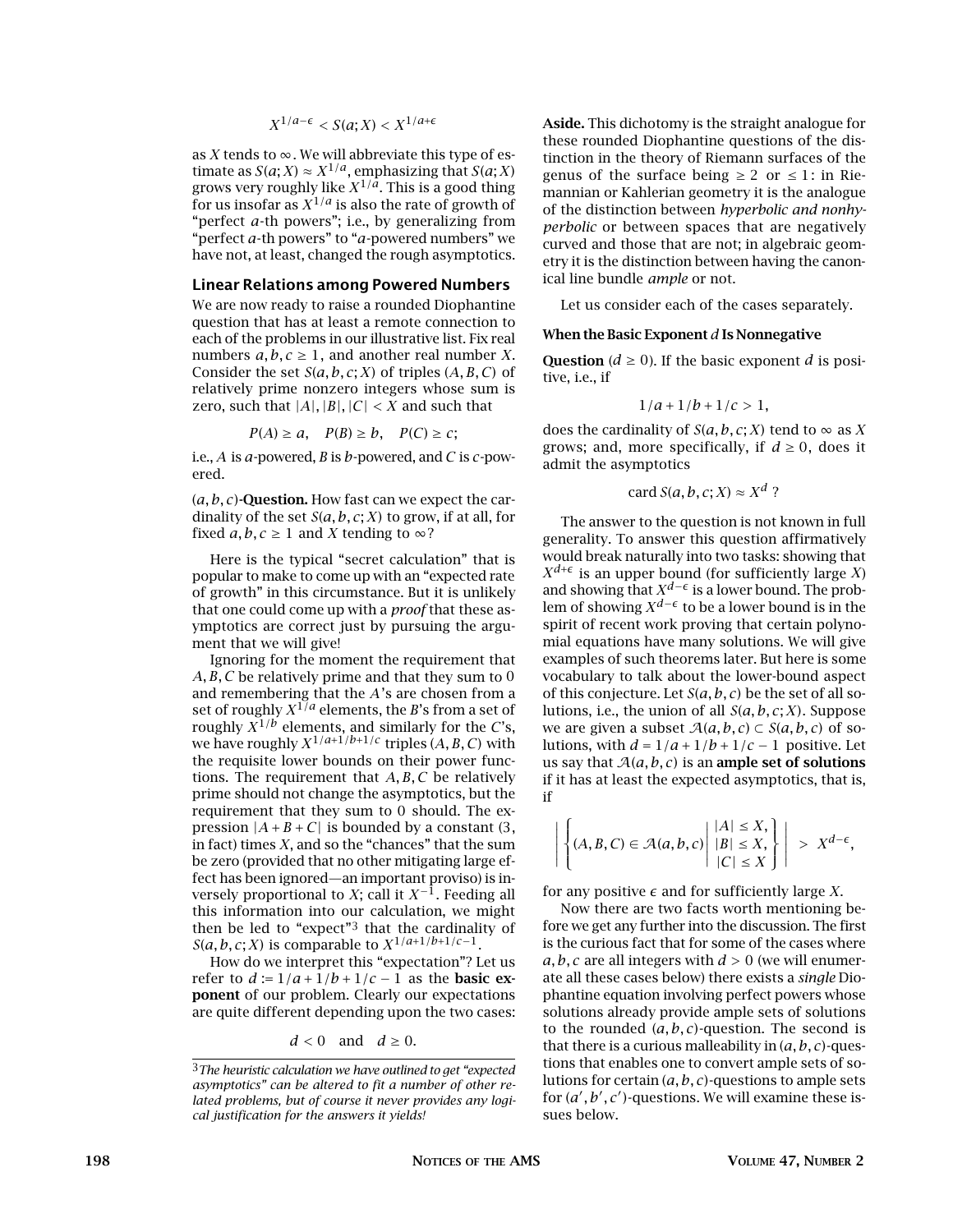When *a, b, c* Are Natural Numbers and *d >* 0 Here we get lots of  $(a, b, c')$ -solutions when  $d > 0$ for *c*) arbitrarily close to *c* from single Diophantine equations, for example:

$$
x^a + y^b = Ez^c
$$

for *E* a specific nonzero integer.

The full list of natural-number triples (*a, b, c*) with  $a \le b \le c$  and  $d \ge 0$  is given in the following table.

| a              | h              | C      | d      |
|----------------|----------------|--------|--------|
| 1              | $\ast$         | $\ast$ | $\ast$ |
| $\overline{2}$ | $\overline{2}$ | $\ast$ | $\ast$ |
| $\overline{2}$ | 3              | 3      | 1/6    |
| $\overline{2}$ | 3              | 4      | 1/12   |
| $\overline{2}$ | 3              | 5      | 1/30   |
| $\overline{2}$ | 3              | 6      | 0      |
| 3              | 3              | 3      | 0      |

It is interesting to try to find ample sets of solutions, as defined above (coming from a single Diophantine equation), for the entries with *d >* 0. For example, one might consider the second line of the table and try to prove that there are ample sets of (2*,* 2*, c*)-solutions coming from solutions to the Diophantine equation

$$
x^2 + y^2 = z^c
$$

alone. In the particular case where  $c = 2$ , the Pythagorean triples alone form an ample set.

For a discussion of Diophantine equations relevant to the above table, one can consult [D-G]. (In view of the proposition at the end of this article, the next-to-last entry of the above table is particularly worth thinking about!)

The (*a, b, c*)-Question for Small Values of *a, b, c* Trevor Wooley informs me that by means of the circle method he can give an affirmative answer to the  $(a, b, c)$ -question when  $a, b, c \leq 6/5$ .

# The (*a, b, c*)-Question for Negative *d*

Here we return to our original "secret calculation" to ponder what the calculation might be saying when it predicts asymptotics of  $X^{d\pm\epsilon}$  for  $d < 0$ . The easy guess is that for a triple (*a, b, c*) with *d <* 0 we might hope for

*Conjecture*  $((a, b, c)$ *-Conjecture*)*.* If  $1/a + 1/b$ +1*/c <* 1*, then there are, in total, only finitely many triples A, B, C of relatively prime nonzero integers with sum zero such that*

$$
P(A) \ge a
$$
,  $P(B) \ge b$ ,  $P(C) \ge c$ .

But let us be more ambitious.

*Conjecture (Uniform Conjecture for Negative d)*. *Let d*0 *be any negative real number. There are, in* *total, only finitely many triples A, B, C of relatively prime nonzero integers with sum zero such that*

$$
P(A) \ge a
$$
,  $P(B) \ge b$ ,  $P(C) \ge c$ ,

*with*

$$
d = 1/a + 1/b + 1/c - 1 \le d_0 < 0.
$$

Aside. Both the (*a, b, c*)-Conjecture and the Uniform Conjecture for Negative *d* have the current status of having been verified in *no* case. The Uniform Conjecture implies, of course, the (*a, b, c*)- Conjecture for any triple (*a, b, c*) with negative *d*. The Uniform Conjecture is, in turn, implied by Masser-Oesterlé's "official" *ABC*-Conjecture.4 But even before we get to the "official" conjecture, here are some implications of the conjectures we have already formulated.

(1) The  $(a, b, c)$ -Conjecture with  $a = 2$ ,  $b = 3$ , and  $c = 1000$  implies that there are only finitely many solutions to the Catalan problem. In fact, one can take  $c$  to be any real number  $> 6$ . To see this implication, first note that given a solution to the Catalan problem, i.e., if we are given two consecutive perfect powers  $v^n = u^m \pm 1$  arranged so that  $2 \le m \le n$ , we have that  $n \ge 3$ . Then recall that the power function of the integers  $\pm 1$  is  $\infty > 1000$ , so that a solution to the Catalan Problem gives a triple of integers with sum zero having greatest common divisor equal to 1 for which the power function takes values greater than or equal to 2, 3, and 1000 respectively.5

(2) By similar reasoning, the (*a, b, c*)-Conjecture for *any* particular choice of  $(a, b, c)$  with  $d < 0$  implies that there are only finitely many exponents *n* for which the Fermat Equation

$$
X^n + Y^n = Z^n
$$

has nontrivial solutions. Here "nontrivial" has the usual meaning:  $XYZ \neq 0.6$ 

(3) Fix a triple of nonzero integers (*U,V,W*) and consider the generalized Fermat Equation of exponent  $n \geq 0$  given by

$$
UX^n + VY^n + WZ^n = 0.
$$

The (*a, b, c*)-Conjecture for *any* particular choice of  $(a, b, c)$  with  $d < 0$  implies that there are only finitely many exponents *n* for which the generalized

<sup>4</sup>*In my opinion, the Uniform Conjecture provides some immediate motivation for the ABC-Conjecture.*

<sup>5</sup>*Of course, as we have already remarked, we know the conclusion of statement (1) without using any conjecture, thanks to the work of Tijdeman [T], but the point of the exercise is simply to emphasize the strength of the assertions made by (a,b,c)-type conjectures.*

<sup>6</sup>*Again, of course, we now know the conclusion of statement (2) with greater precision, thanks to the work of Wiles.*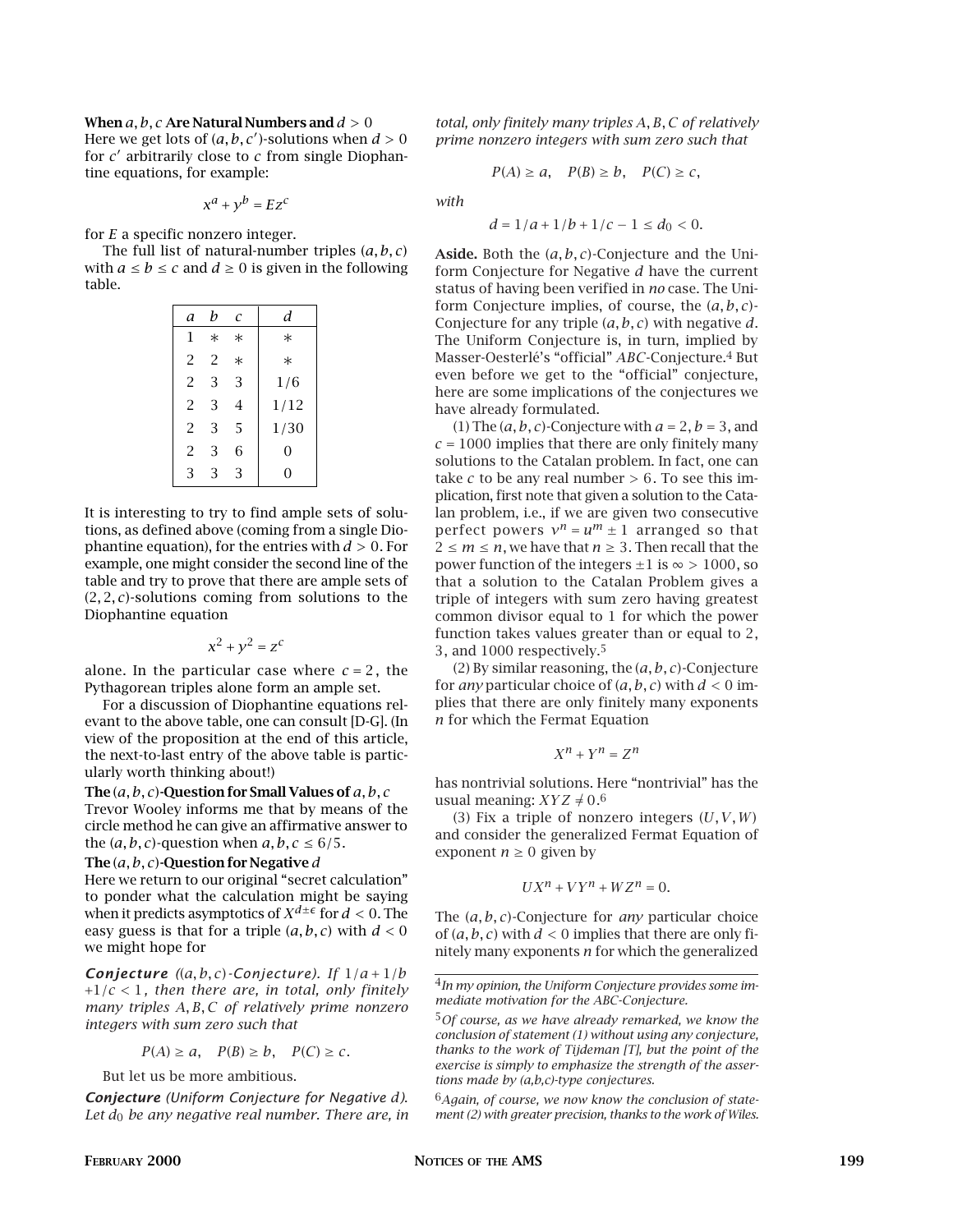Fermat Equation of exponent *n* has solutions with *X,Y,Z* all of absolute value greater than 1.7

#### The "Official" *ABC*-Conjecture

By an *ABC*-solution let us mean a triple of nonzero relatively prime integers (*A, B, C*) whose sum is zero. Define the power *P*(*A, B, C*) of an *ABC*-solution  $(A, B, C)$  to be

$$
P(A, B, C) = \frac{\log \max(|A|, |B|, |C|)}{\log \text{rad}(ABC)}.
$$

*Conjecture (Masser-Oesterlé's ABC-Conjecture)*. *For any real number η >* 1 *there are only finitely many ABC-solutions with power*  $P(A, B, C) \geq n$ *.* 

Masser-Oesterlé's *ABC*-Conjecture implies the Uniform Conjecture for Negative *d*. Conversely, the Uniform Conjecture for Negative *d* implies a weaker version of Masser-Oesterlé's *ABC*-Conjecture; namely, it implies that there is a maximum power of any *ABC*-solution.

Elkies and Kanapka have tabulated all *ABC*solutions with  $\log \max(|A|, |B|, |C|) < 2^{32}$  and with power  $P(A, B, C) > 1.2$ . The four "top" *ABC*-solutions in this range are:

$$
2 + 3^{10} \cdot 109 + (-23^5) = 0,
$$

discovered by Reyssat and having power 1*.*629912*...*;

$$
11^2 + 3^2 5^6 7^3 + (-2^{21} 23) = 0,
$$

discovered by de Weger and having power 1*.*625991*...*;

$$
283 + 5^{11}13^2 + (-2^83^817^3) = 0,
$$

discovered by Browkin-Brzezinski and having power 1*.*580756*...*; and

$$
1 + 2 \cdot 3^7 + (-5^4 7) = 0,
$$

discovered by de Weger and having power 1*.*567887*...*.

## Rounded Waring-Type Problems

There is the following natural extension of the above problem to  $m$  integers, where  $m \geq 3$ . Consider the following set *D* in  $\mathbb{R}^m$ , a kind of sconce:

$$
D = \left\{ (a_1, a_2, ..., a_m) \in \mathbb{R}^m \, \middle| \, \begin{aligned} a_j &\geq 1, \\ j &= 1, ..., m, \\ \text{and} \\ d &= \sum_{j=1}^m \frac{1}{a_j} - 1 \\ &&> 0 \end{aligned} \right\}.
$$

Let  $S(a_1, a_2, \ldots, a_m; X)$  denote the number of *m*tuples of integers *A*1*, A*2*,...,Am* that are pairwise relatively prime, have sum 0, are all of absolute value  $\lt X$ , and are such that  $A_i$  is an  $a_i$ -powered number for  $j = 1, \ldots, m$ . Might one expect, using the analogous rough calculation as above, that for  $(a_1, a_2, \ldots, a_m) \in D$  (or at least in some large subregion of *D*), we have

$$
S(a_1, a_2, \ldots, a_m; X) \approx X^d
$$
?

## The Transferability of (*a, b, c*)-Questions

View, for a moment, the letters *A*, *B*, and *C* as independent variables.

Definition. By a transfer *τ* of degree *n* let us mean a transformation

$$
(A,B,C)\;\longmapsto\;(A_1,B_1,C_1)
$$

such that

- 1. *A*1*, B*1*, C*1 are nontrivial homogeneous forms, each of degree *n*, with rational coefficients in the variables *A, B, C*;
- 2. the sum  $A_1 + B_1 + C_1$  is in the ideal generated by  $A + B + C$  in the polynomial ring  $\mathbb{Q}[A, B, C]$ ; and
- 3. the homogeneous forms *A*1*, B*1*, C*1 have *integral* values on integral *ABC*-solutions.

By the defect of a transfer *τ* let us mean the *smallest* positive integer *G* (or  $\infty$  if there is none) such that, for any triple of relatively prime integers (*α,β,γ*) constituting an *ABC*-solution, the greatest common divisor of the triple of integers

$$
A_1(\alpha, \beta, \gamma), \quad B_1(\alpha, \beta, \gamma), \quad C_1(\alpha, \beta, \gamma)
$$

divides *G*.

Examples. The quadratic transfer. Consider the transformation

$$
\tau_2: (A, B, C) \longrightarrow (A_1, B_1, C_1)
$$

with

with  
\n
$$
A_1 = (A - C)^2,
$$
\n
$$
B_1 = -B^2,
$$
\n
$$
C_1 = 4AC.
$$

The defect of this transfer is  $G = 4$ . Since, up to sign, both  $A_1$  and  $B_1$  are perfect squares, we have that for every (*a, b, a*)-powered solution (*A, B, C*) satisfying the congruence conditions above, the triple  $(A_1/\gamma, B_1/\gamma, C_1/\gamma)$  will be an *ABC*-solution in *S*(2 −  $\epsilon$ , 2*b* −  $\epsilon$ , *a* −  $\epsilon$ ), where *γ* is the greatest common divisor of  $(A_1, B_1, C_1)$  and where  $\epsilon$  is small when  $C_1$  is large. Here the annoying  $\epsilon$  comes from the fact that the defect is *>* 1.

The sextic transfer. Consider the transformation

$$
\tau_6: (A, B, C) \longrightarrow (A_1, B_1, C_1)
$$

$$
A_1 = \{AB + BC + AC\}^3,
$$
  
\n
$$
B_1 = \left\{\frac{(A - B)(B - C)(A - C)}{2}\right\}^2,
$$
  
\n
$$
C_1 = -3\left\{\frac{3(ABC)}{2}\right\}^2.
$$

*<sup>.</sup>* <sup>7</sup>*Here we do not know the conclusion of statement (3) for general U,V,W satisfying the stated conditions.*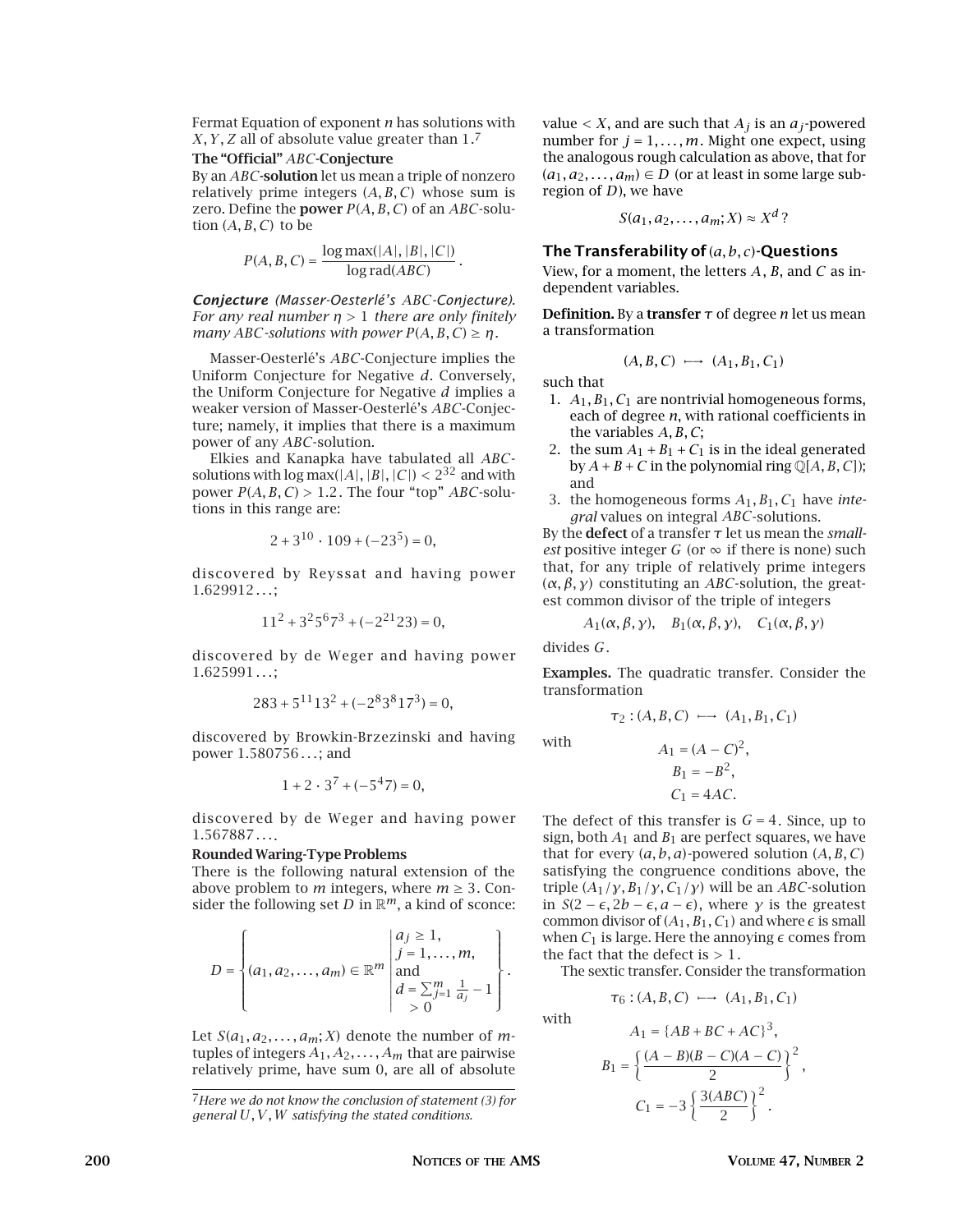Here *A*1*, B*1*, C*1 are homogeneous symmetric sextic forms in *A, B, C*, and one checks that the equality  $A + B + C = 0$  implies  $A_1 + B_1 + C_1 = 0$ . The fact that there are 2's in the denominators of the terms above need not bother us, for the numerators will always be even, provided *A, B, C* are integers summing to zero. If also *A, B, C* have greatest common divisor equal to 1, then *A*1*, B*1*, C*<sup>1</sup> will have greatest common divisor at most 27; i.e., the defect of the sextic transfer is  $G = 27$ . This is a minor annoyance, but not a serious one.8 The most evident fact about this transformation,  $(A, B, C) \rightarrow (A_1, B_1, C_1)$ , is that  $A_1$  is a perfect cube and  $B_1$  a perfect square, so that the triple (*A*1*, B*1*, C*1) is a solution to the Mordell Equation

$$
Y^2 + X^3 = k,
$$

with *Y* =  $\frac{(A-B)(B-C)(A-C)}{2}$ , *X* = *AB* + *BC* + *AC*, and

 $k = -3\left\{\frac{3(ABC)}{2}\right\}^2$ . Except for the annoying power of 3, *C*<sup>1</sup> has quite a nice formula: if, for example, *A*, *B*, and *C* are *a*-powered, then  $C_1$  is  $(2a - \delta)$ -powered, where  $\delta$  is small when  $C_1$  is large. For any real number *a <* 3, this transformation will induce a mapping

$$
S(a, a, a; X) \longrightarrow S(3 - \delta, 2 - \delta, 2a - \delta; \kappa \cdot X^6),
$$

where  $\kappa$  is a small constant and  $\delta$  can be made as small as one likes by restricting attention to *ABC*solutions of large enough absolute values. The reason for the presence of  $\delta$  is the "annoying" factor of 3 that we mentioned. This mapping may have some minor failures: *B*1 could be zero or the mapping may fail to be one-one. But at least it behaves, in terms of the rough asymptotics that we are considering, just as well as if it were always defined and one-one. Put *d* = 3/*a* − 1<br>and *d*<sub>1</sub> = *d*/6 =  $(\frac{1}{3} + \frac{1}{2} + \frac{1}{2a} - 1)$ , so that *d* is the expected exponent for  $S(a, a, a; X)$  and  $d_1$  for *S*(3*,* 2*,* 2*a*; *X*).

The existence of the quadratic and sextic transfers has implications for the questions under discussion, both for negative and positive exponent *d*, so it might pay to review a surprising feature of both of these transfers,  $T$  :  $(A, B, C) \rightarrow (A', B', C')$ , that make them particularly helpful to use in (*a, b, c*)-problems. Let us define a transfer *T* of degree *n* to be " $(a, b, c)$ -good" if there are real numbers *a*)*, b*)*, c*) such that

$$
\frac{1}{a} + \frac{1}{b} + \frac{1}{c} - 1 = n \cdot \left\{ \frac{1}{a'} + \frac{1}{b'} + \frac{1}{c'} - 1 \right\}
$$

and *T* transfers (*a, b, c*)-solutions (*A, B, C*) to  $(a' - \epsilon, b' - \epsilon, c' - \epsilon)$ -solutions, where  $\epsilon > 0$  may be taken to be arbitrarily small if we restrict to (*a, b, c*)-solutions (*A, B, C*) with max*{|A|,|B|,|C|}* sufficiently large.

One easily checks that the quadratic transfer is "(*a, b, a*)-good" for any choice of *a* and *b*, while the previous discussion tells us that the sextic transfer is "(*a, a, a*)-good" for any choice of *a*.

# Implications for Positive Exponent *d*

When *d* is positive, an (*a, b, c*)-good transfer *T* enables one to pass from ample sets of  $(a, b, c)$ solutions to ample, or nearly ample, sets of (*a', b', c'*)-solutions. The following fact illustrates matters.

**Fact.** If  $d = 3/a - 1$  and  $d_1 = \frac{1}{3} + \frac{1}{2} + \frac{1}{2a} - 1$ , and if for a given value of *a* with 1 *<a<* 3 ,  $|S(a, a, a; X)| > X^{d-\epsilon}$  for all positive  $\epsilon$ , then

$$
|S(3-\delta,2-\delta,2a-\delta;X)| > X^{d_1-\epsilon}
$$

for any  $\delta > 0$  and for all sufficiently large *X*.

*Proof.* This is a straightforward verification, the arithmetic behind it being just that

$$
d = \frac{3}{a} - 1 = 6 \cdot \left(\frac{1}{3} + \frac{1}{2} + \frac{1}{2a} - 1\right),
$$

i.e., the sextic transfer is (*a, a, a*)-good.

## Implications for Negative Exponent *d*

We have already discussed the classical Diophantine problem posed by the generalized Fermat Equation

$$
UX^n + VY^n + WZ^n = 0
$$

for a fixed triple of nonzero integers (*U,V,W*). Consider the corresponding rounded Diophantine problem given by the (*a, b, c*)-Conjecture with  $a = b = c$  and with  $d = 3/a - 1$  negative. We can restate it as follows.

*Conjecture (Rounded Fermat-Type Conjecture). Let a >* 3. *There are only finitely many triples of relatively prime a-powered integers* (*A, B, C*) *such that*  $A + B + C = 0$ .

The sextic transfer allows us to connect the Rounded Fermat-Type Conjecture with the Mordell Equation. To prepare for this, let us formulate the following conjecture.

*Conjecture (Conjecture about Sums of Squares and Cubes)*. *For any α >* 6 *and positive integer G, there are only finitely many α-powered numbers k for which the Mordell Equation*

$$
y^2 + x^3 = k
$$

*has a solution in nonzero integers* (*x, y*) *with greatest common divisor*  $\le$   $G$ *.* 

It is easy to see that the *ABC*-Conjecture of Masser-Oesterlé implies the Conjecture about Sums of Squares and Cubes.

<sup>8</sup>*Readers familiar with the theory of elliptic curves may recognize this transformation,*  $(A,B,C) \rightarrow (A_1,B_1,C_1)$ *, as giving the values of the modular invariants c*4*, c*6*, and* ∆ *of the Frey elliptic curve corresponding to (A,B,C).*